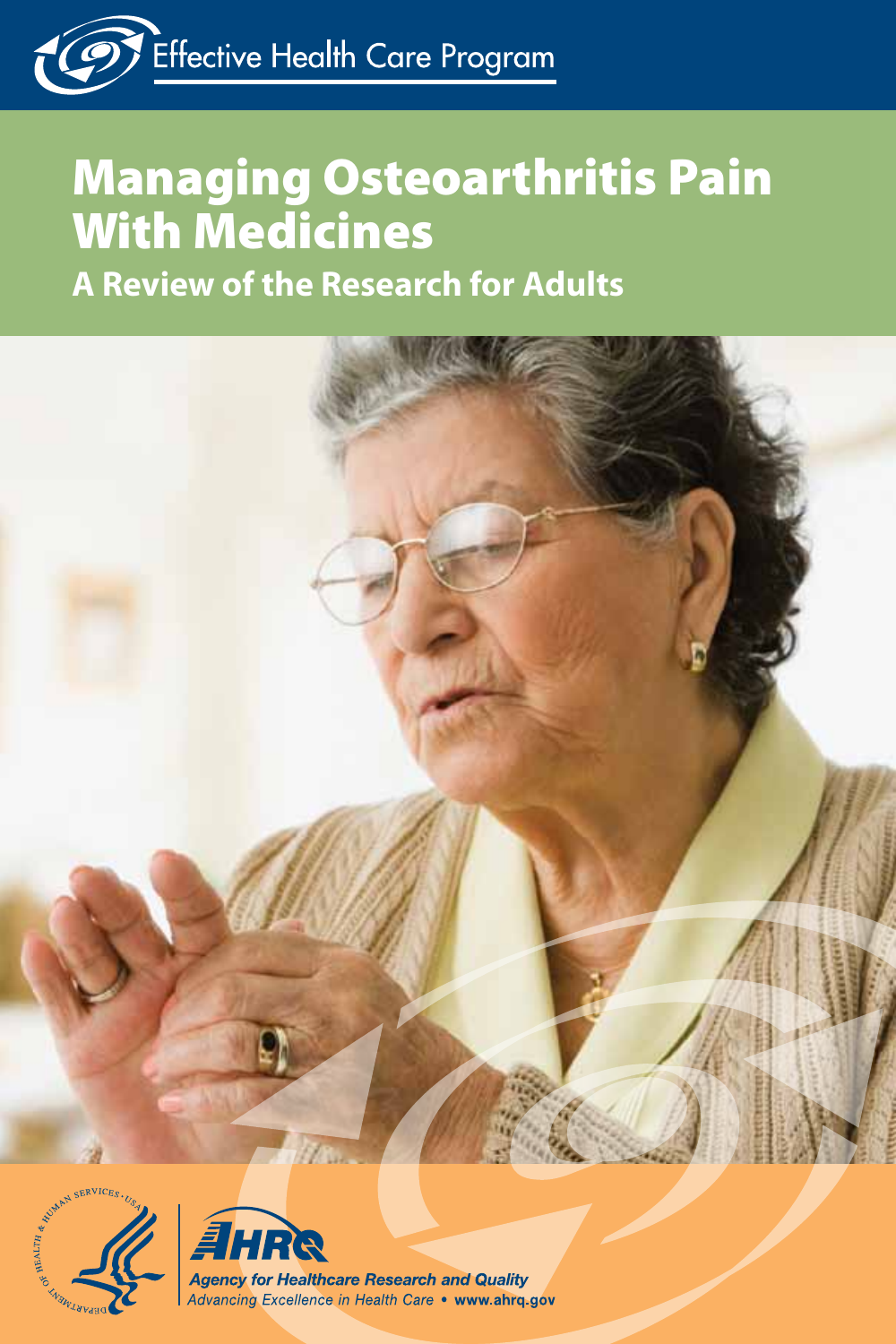# Is This Summary Right for Me?

# Yes, if:

- A doctor<sup>\*</sup> said you have osteoarthritis (pronounced ah-stee-oharth-RYE-tis). Osteoarthritis is different from other kinds of arthritis such as rheumatoid or psoriatic arthritis.
- The doctor suggested one of the following medicines for your osteoarthritis pain, and you want to know what research says about the medicine.
	- $\Box$  Acetaminophen (Tylenol®)
	- $\Box$  Ibuprofen (Motrin®, Advil®)
	- □ Diclofenac (Cambia®, Cataflam®, Voltaren®, Voltarol®, Zipsor®)
	- □ Naproxen (Aleve®, Naprosyn®)
- $\Box$  Celecoxib (Celebrex®)
- $\Box$  Etodolac (Lodine®)
- $\Box$  Meloxicam (Mobic®)
- Nabumetone (Relafen®)
- $\Box$  Aspirin
- You are considering taking the nutritional supplements glucosamine or chondroitin for your osteoarthritis pain.

# No, if:

- A doctor has not said that you have osteoarthritis.
- You are under 18. The information in this summary is from research on adults.

<sup>\*</sup>In this summary, the term "doctor" refers to the health care professionals who may take care of you, including your physician, rheumatologist, nurse practitioner, or physician assistant.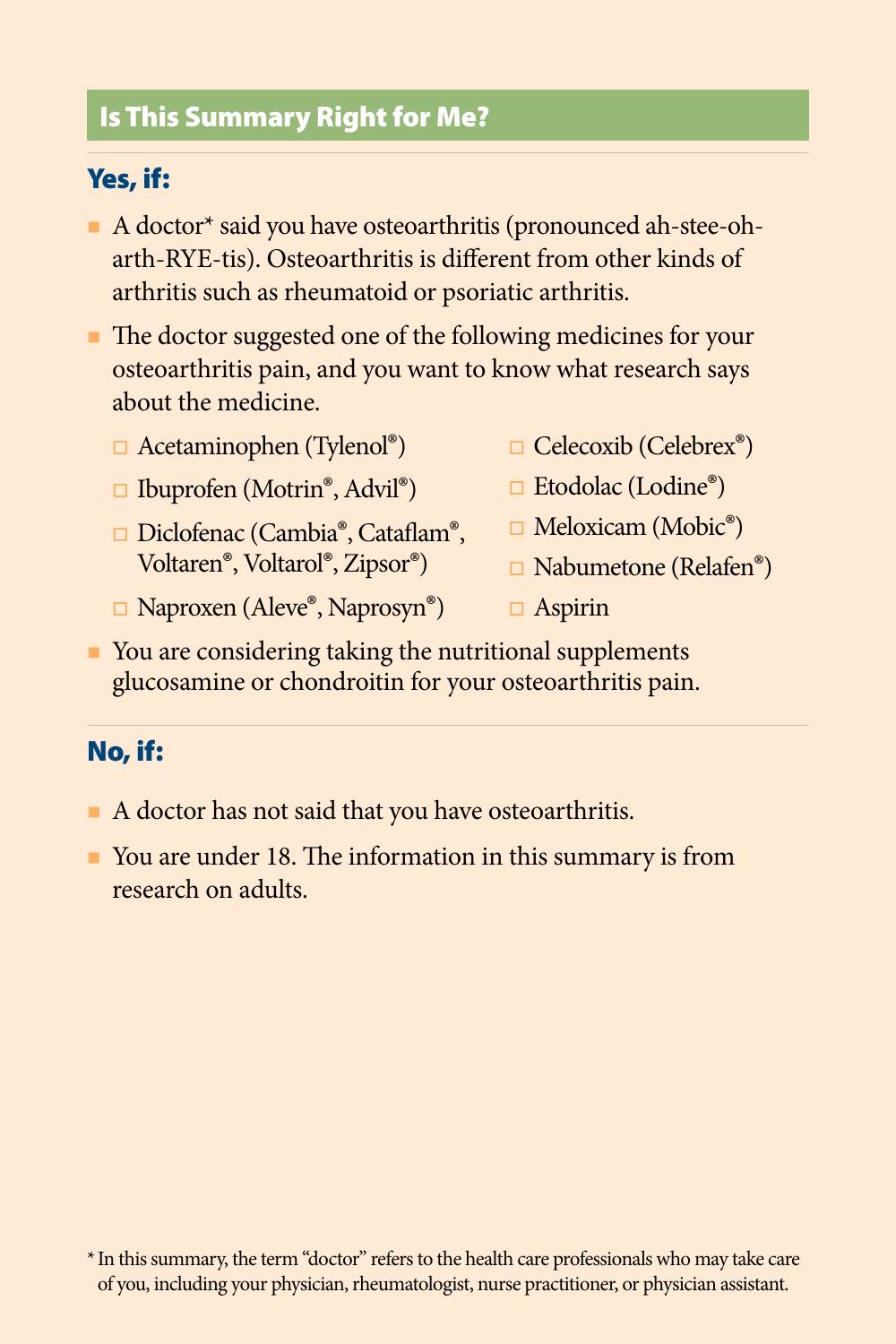# What does this summary cover?

This summary describes how to manage osteoarthritis pain by using a group of medicines called "analgesics" (pronounced an-al-JEEZ-iks). It also discusses the research about different types of analgesics. It talks about each medicine's ability to relieve pain and the risks for serious side effects. It can help you talk with your doctor about managing your osteoarthritis pain. Other ways to manage pain from osteoarthritis, such as surgery, narcotic medicines, or steroids, are not included in this summary.

#### Where does the information come from?

Researchers funded by the Agency for Healthcare Research and Quality (AHRQ), a Federal Government agency, updated a review of the research on analgesics for osteoarthritis. The updated review included 273 research studies published between January 2005 and January 2011. The report was reviewed by clinicians, researchers, experts, and the public. You can read the report at www.effectivehealthcare.ahrq.gov/analgesicsupdate.cfm.

**1**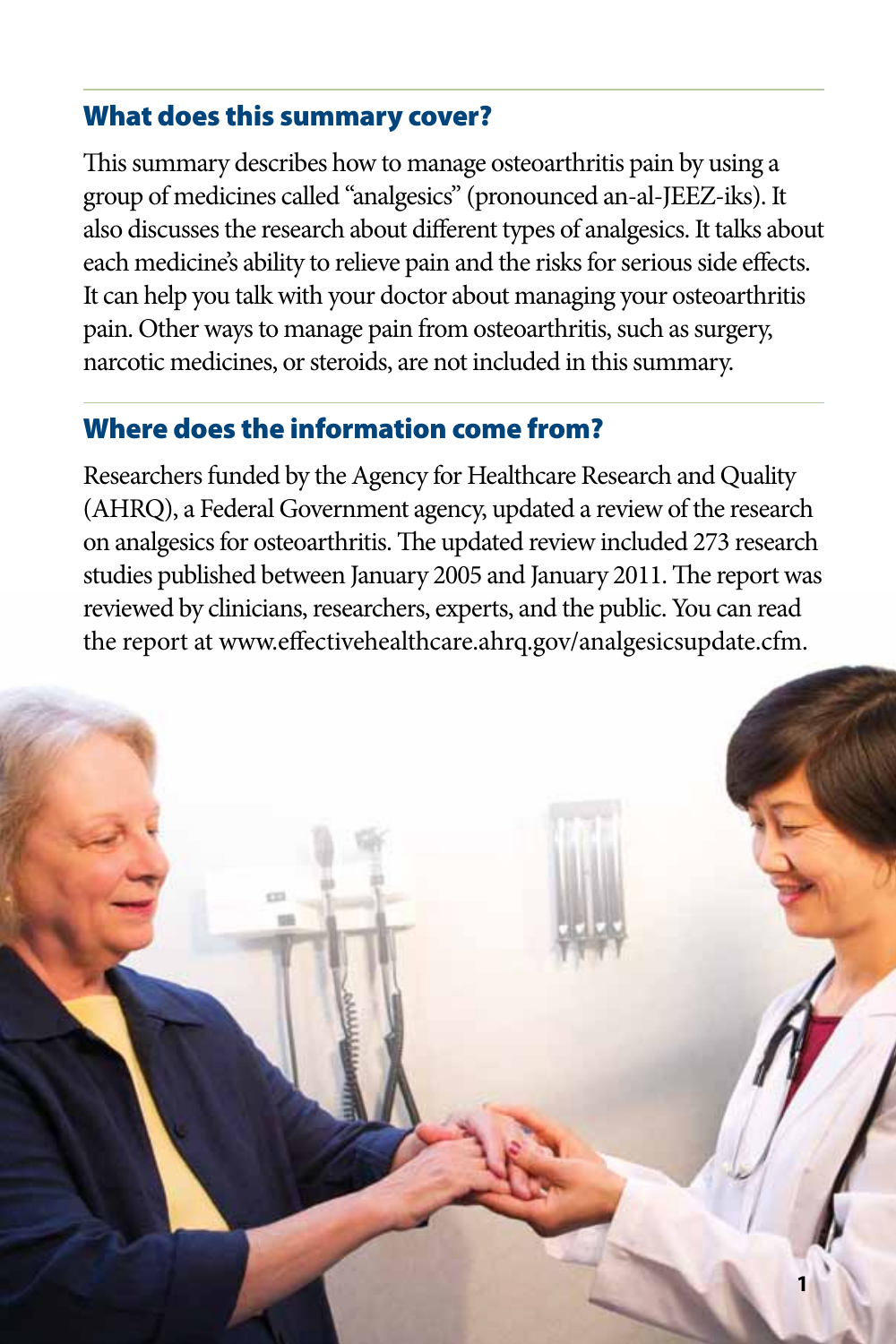# Understanding Your Condition

# What is osteoarthritis?

Osteoarthritis is a painful condition in which joints become swollen and stiff.

- Cartilage is the soft tissue between the bones that meet at a joint. It acts as a cushion and allows your connecting bones to move smoothly without rubbing against each other.
- $\blacksquare$  In people with osteoarthritis, the cartilage between bones begins to break down and the bones start grinding together.
- Osteoarthritis causes pain, joint swelling, and damage.

#### **How common is osteoarthritis?**

- Osteoarthritis is the most common form of arthritis.
- It affects about 27 million people in the United States.
- It is a leading cause of disability.
- **Osteoarthritis is more common in people who are older,** overweight, or have injured a joint.

## **Why manage the pain of osteoarthritis?**

- Osteoarthritis can be very painful and may get worse over time.
- Osteoarthritis can make it hard to move, work, or enjoy activities.

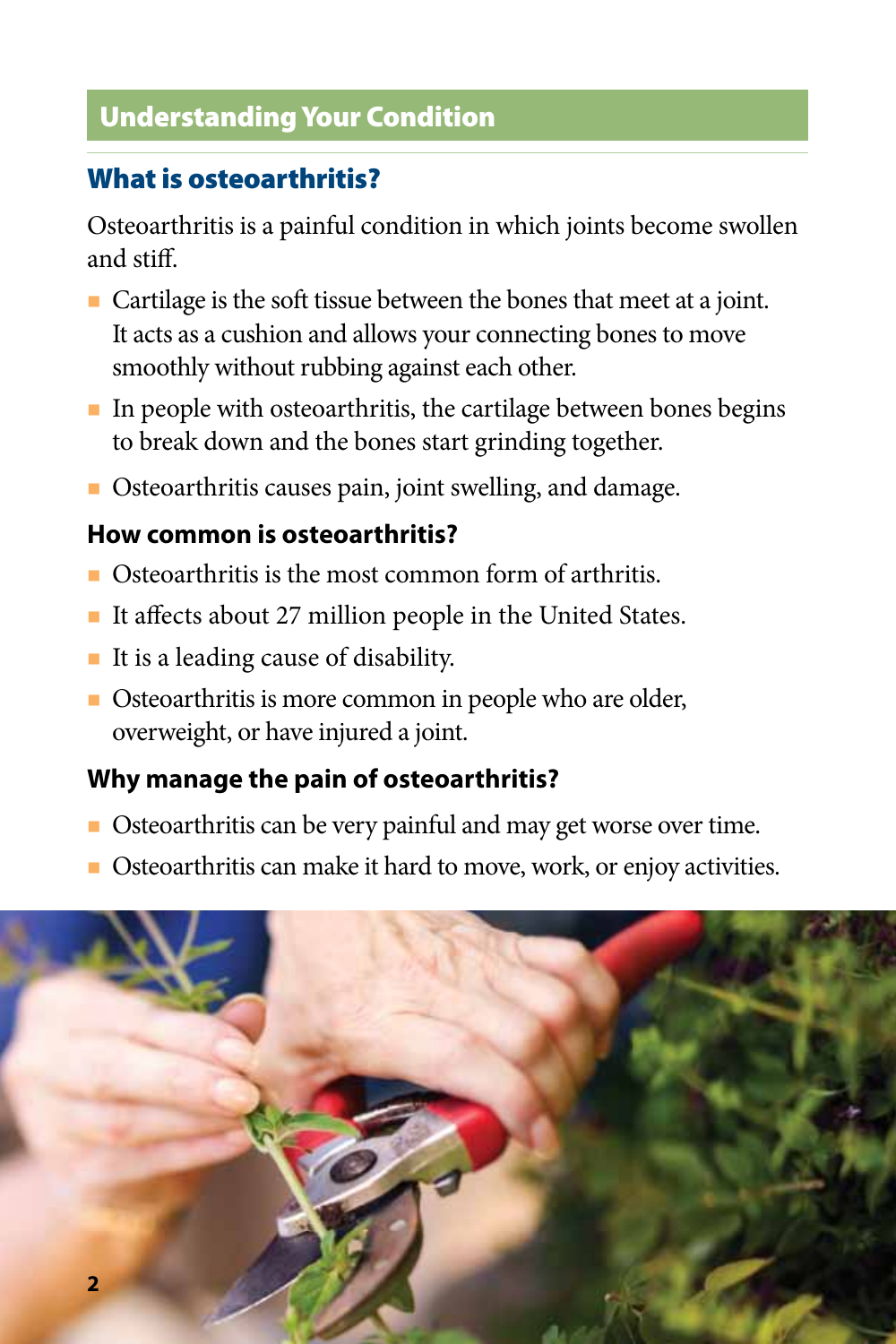

# Understanding Your Options

#### What does it mean to manage the pain?

There is no cure for osteoarthritis. However, your doctor may suggest one or more of the following to help you manage your pain:

- Taking medicines called analgesics to help with pain and swelling.
- Keeping your weight at a healthy level to lessen the impact on your joints.
- Exercising to reduce pain and make it easier to do daily tasks.

#### **What are analgesics?**

Analgesics are a type of medicine that helps relieve pain and swelling. Analgesics come in different forms:

- Acetaminophen (pronounced uh-seet-uh-MIN-oh-fen): Most people know this medicine by the brand name Tylenol®.
- Nonsteroidal anti-inflammatory drugs (NSAIDs, pronounced en-sedz): Some of the brand names of these medicines may be familiar to you, like Advil®, Motrin®, Aleve®, and Celebrex®.
- Skin creams: Common brand names include BenGay<sup>®</sup>, Aspercreme®, or Theragen®.
- Supplements: Some people use the nutritional supplements glucosamine (pronounced glue-KOH-suh-meen) and chondroitin (pronounced kon-DROY-tin) to reduce osteoarthritis pain.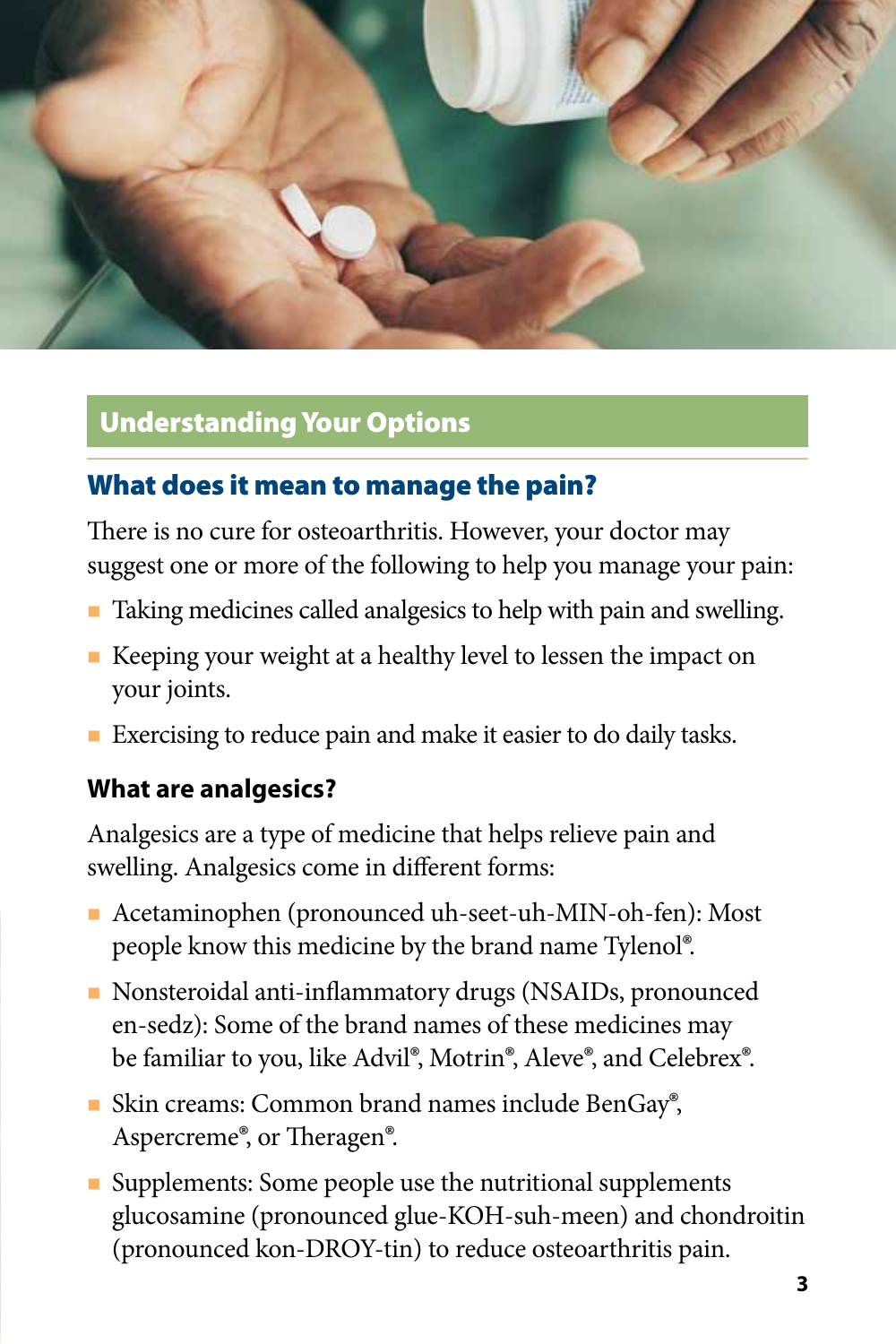# **Analgesics for Osteoarthritis Pain**

| <b>Acetaminophen</b>                                               |                                                                                                                                                                                                                                                                                                                                                                                                                                                                                                     |  |  |  |  |  |  |
|--------------------------------------------------------------------|-----------------------------------------------------------------------------------------------------------------------------------------------------------------------------------------------------------------------------------------------------------------------------------------------------------------------------------------------------------------------------------------------------------------------------------------------------------------------------------------------------|--|--|--|--|--|--|
| What are the generic and<br>brand names?                           | Acetaminophen is the generic name for this medicine. The brand name<br>is Tylenol <sup>®</sup> .                                                                                                                                                                                                                                                                                                                                                                                                    |  |  |  |  |  |  |
| Is this medicine available<br>without a prescription?              | This medicine is available without a prescription.                                                                                                                                                                                                                                                                                                                                                                                                                                                  |  |  |  |  |  |  |
| How well does this medicine<br>help pain and swelling?             | Research says this medicine does not reduce pain as well as<br>NSAIDs do<br>This medicine does not reduce swelling.                                                                                                                                                                                                                                                                                                                                                                                 |  |  |  |  |  |  |
| What are the possible side<br>effects of this medicine?            | This medicine can cause liver damage if too much is taken or if it is<br>taken with alcohol.                                                                                                                                                                                                                                                                                                                                                                                                        |  |  |  |  |  |  |
| <b>NSAIDs</b>                                                      |                                                                                                                                                                                                                                                                                                                                                                                                                                                                                                     |  |  |  |  |  |  |
| What are the generic and<br>brand names?                           | These medicines go by many generic and brand names:<br><b>I</b> buprofen<br>Diclofenac<br>• Naproxen<br>■ Etodolac<br>$\Box$ Aleve <sup>®</sup><br>$\Box$ Lodine <sup>®</sup><br>$\Box$ Motrin <sup>®</sup><br>$\Box$ Cambia®<br>$\Box$ Advil <sup>®</sup><br>$\Box$ Cataflam®<br>$\blacksquare$ Meloxicam<br>$\Box$ Naprosyn®<br>$\blacksquare$ Celecoxib<br>$\Box$ Voltaren <sup>®</sup><br>$\Box$ Mobic®<br>$\Box$ Celebrex <sup>®</sup><br>$\square$ Voltarol <sup>®</sup><br>$\square$ Zipsor® |  |  |  |  |  |  |
| Are any of these<br>medicines available without<br>a prescription? | Ibuprofen and naproxen are available without a prescription.                                                                                                                                                                                                                                                                                                                                                                                                                                        |  |  |  |  |  |  |
| How well do these medicines<br>help pain and swelling?             | • All these medicines relieve pain and swelling about the same as<br>each other.<br>Research says that all these medicines reduce pain better than<br>acetaminophen.<br>Diclofenac skin cream works as well as NSAID pills.                                                                                                                                                                                                                                                                         |  |  |  |  |  |  |
| What are the possible side<br>effects of these medicines?          | All of these medicines can cause serious stomach problems like<br>bleeding or ulcers. More people had these problems with<br>these NSAIDs:<br>$\Box$ Naproxen<br>$\Box$ Ibuprofen<br>$\Box$ Diclofenac<br>More people had stomach bleeding after taking naproxen than<br>people taking ibuprofen.<br>All NSAIDs except for naproxen can increase your chances of having<br>heart problems.                                                                                                          |  |  |  |  |  |  |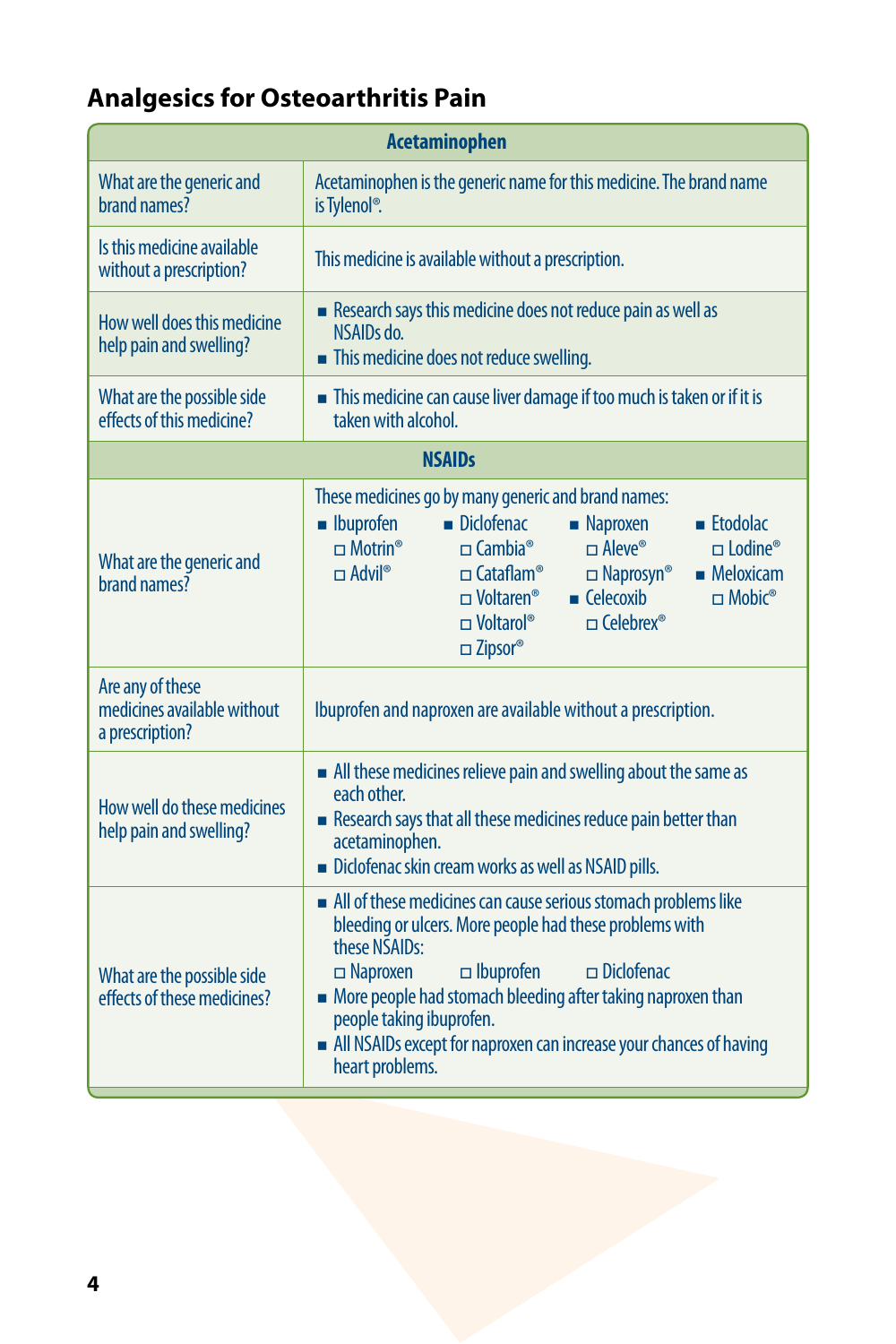| <b>Skin Creams</b>                                                 |                                                                                                                                                                                                                                                                                                                                                                                                                                                                                                                                                                                                               |                                                                                                                                         |                                                                                                |  |  |  |  |  |
|--------------------------------------------------------------------|---------------------------------------------------------------------------------------------------------------------------------------------------------------------------------------------------------------------------------------------------------------------------------------------------------------------------------------------------------------------------------------------------------------------------------------------------------------------------------------------------------------------------------------------------------------------------------------------------------------|-----------------------------------------------------------------------------------------------------------------------------------------|------------------------------------------------------------------------------------------------|--|--|--|--|--|
| What are the generic and<br>brand names?                           | $\blacksquare$ NSAIDs<br>$\Box$ Diclofenac<br>(Voltaren <sup>®</sup> )<br>$\Box$ Ibuprofen                                                                                                                                                                                                                                                                                                                                                                                                                                                                                                                    | ■ Capsaicin<br>□ Theragen <sup>®</sup><br>$\square$ Zostrix <sup>®</sup><br>$\Box$ Capsagel <sup>®</sup><br>□ Salonpas-Hot <sup>®</sup> | <b>Salicylate</b><br>□ Aspercreme <sup>®</sup><br>$\Box$ BenGay®<br>□ Sportscreme <sup>®</sup> |  |  |  |  |  |
| Are any of these<br>medicines available without<br>a prescription? | Capsaicin and salicylate creams are available without a prescription.                                                                                                                                                                                                                                                                                                                                                                                                                                                                                                                                         |                                                                                                                                         |                                                                                                |  |  |  |  |  |
| How well do these medicines<br>help pain and swelling?             | People who used NSAID skin creams instead of pills had less risk<br>of having serious stomach problems, but had a higher risk of<br>having dry skin, rash, and itching.<br>Diclofenac skin cream works as well as NSAID pills.<br>Some research says that capsaicin may relieve pain as well as NSAIDs, and<br>salicylate may not, but there is not enough research to know for sure.                                                                                                                                                                                                                         |                                                                                                                                         |                                                                                                |  |  |  |  |  |
| What are the possible side<br>effects of these medicines?          | NSAID skin creams may cause dry skin, rash, and itching.<br>• Capsaicin might cause a slight burning feeling the first few times<br>it is used.                                                                                                                                                                                                                                                                                                                                                                                                                                                               |                                                                                                                                         |                                                                                                |  |  |  |  |  |
|                                                                    | <b>Supplements</b>                                                                                                                                                                                                                                                                                                                                                                                                                                                                                                                                                                                            |                                                                                                                                         |                                                                                                |  |  |  |  |  |
| What are the generic and<br>brand names?                           | The generic names for these supplements are glucosamine<br>(pronounced glue-KOH-suh-meen) and chondroitin<br>(pronounced kon-DROY-tin). These are sold under many brand names,<br>and are sometimes sold together as one pill.                                                                                                                                                                                                                                                                                                                                                                                |                                                                                                                                         |                                                                                                |  |  |  |  |  |
| Are these supplements<br>available without a<br>prescription?      | These supplements are available without a prescription, and can be<br>found in grocery stores, drug stores, and natural food stores.                                                                                                                                                                                                                                                                                                                                                                                                                                                                          |                                                                                                                                         |                                                                                                |  |  |  |  |  |
| How well do these<br>supplements help pain<br>and swelling?        | They may work as well as NSAID pills to relieve pain, but there is not<br>enough research to know for sure.                                                                                                                                                                                                                                                                                                                                                                                                                                                                                                   |                                                                                                                                         |                                                                                                |  |  |  |  |  |
| What are the possible<br>side effects of these<br>supplements?     | There is not enough research to say if these supplements cause<br>side effects<br>Supplements sold in the United States are not regulated by the U.S.<br>Food and Drug Administration (FDA). This means that the quality of<br>the glucosamine and chondroitin may vary and their contents may<br>be different from what is listed on the bottle. The supplements that<br>have been studied were prescriptions that are 99% pure with no<br>added ingredients and are not available in the United States. This<br>means that the supplements you buy may not be the same as the<br>ones that were researched. |                                                                                                                                         |                                                                                                |  |  |  |  |  |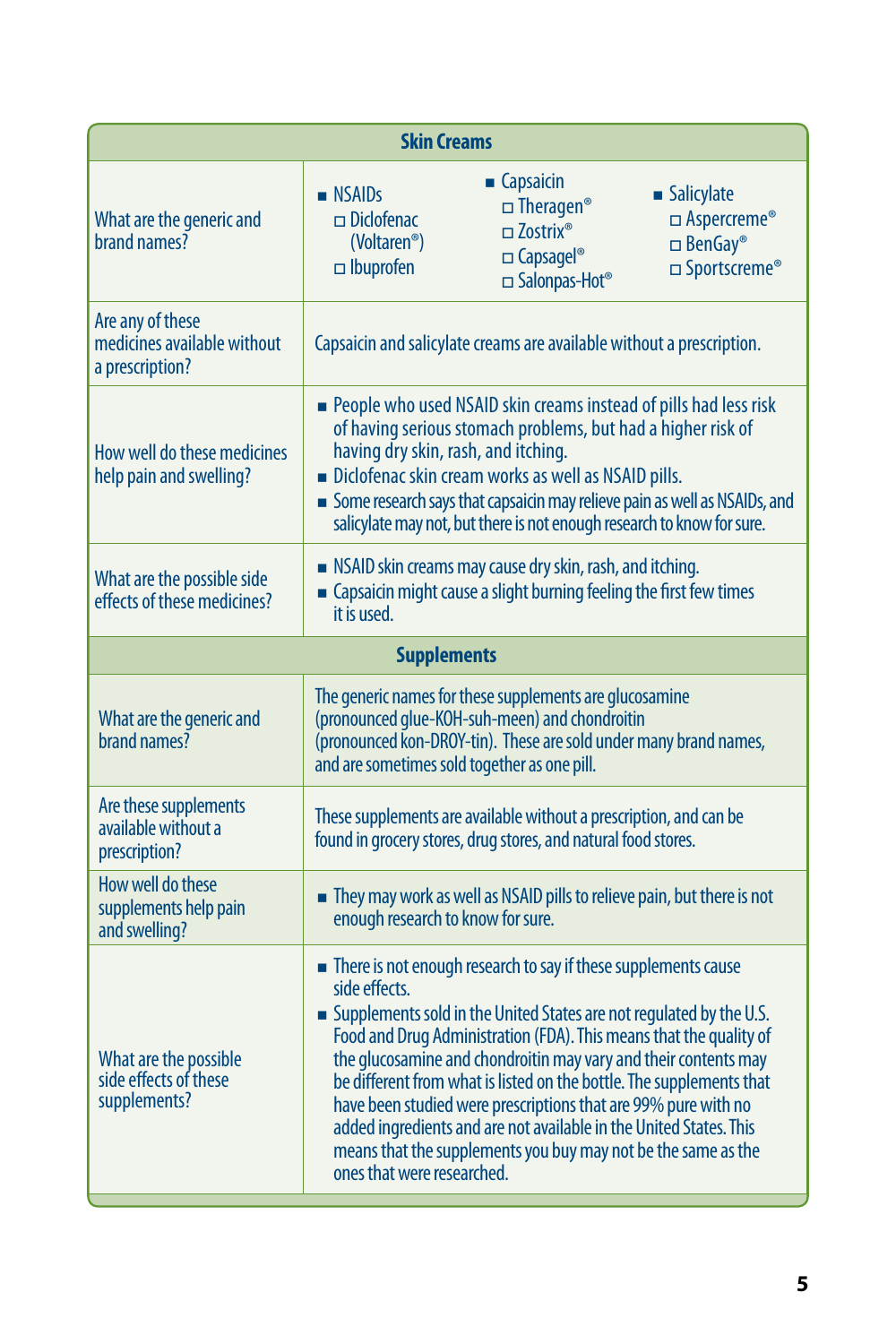#### **More information about possible serious side effects from taking NSAIDs**

*Stomach Problems—*Researchers found that:

- More people taking naproxen, ibuprofen, or diclofenac developed ulcers (open sores in the stomach) than people taking celecoxib, meloxicam, or etodolac.
- More people taking naproxen had serious stomach problems like stomach bleeding and ulcers than people taking ibuprofen.
- **People taking NSAIDs who have had stomach bleeding in the past are** more likely to have stomach bleeding caused by NSAIDs than people who have not had stomach bleeding in the past.
- People who take blood thinners (like Coumadin® or warfarin) or other medicines to block clotting (such as aspirin) while taking naproxen, ibuprofen, or diclofenac are 3 to 6 times more likely to have stomach bleeding than people who take blood thinners alone.
- **People who take a low dose (amount) of aspirin while taking celecoxib,** naproxen, ibuprofen, or diclofenac increase their risk of getting an ulcer by about 6 percent.
- People who take higher doses of naproxen, ibuprofen, or diclofenac are more likely to have stomach bleeding than people who take lower doses.
- The risk of stomach problems from NSAIDs increases as you get older.
- Adding a medicine that reduces acid in the stomach (called a proton pump inhibitor, or PPI) to celecoxib could reduce the risk of ulcers and the problems caused by ulcers, including bleeding.

*Heart Problems—*Researchers found that:

- Taking celecoxib, ibuprofen, or diclofenac increases your chances of having heart problems.
- Naproxen does not increase your risk of heart attack.
- **People who take higher doses of celecoxib have a higher risk of having** a heart attack than people taking lower doses.
- The risk of having heart problems from NSAIDs increases as you get older. **6**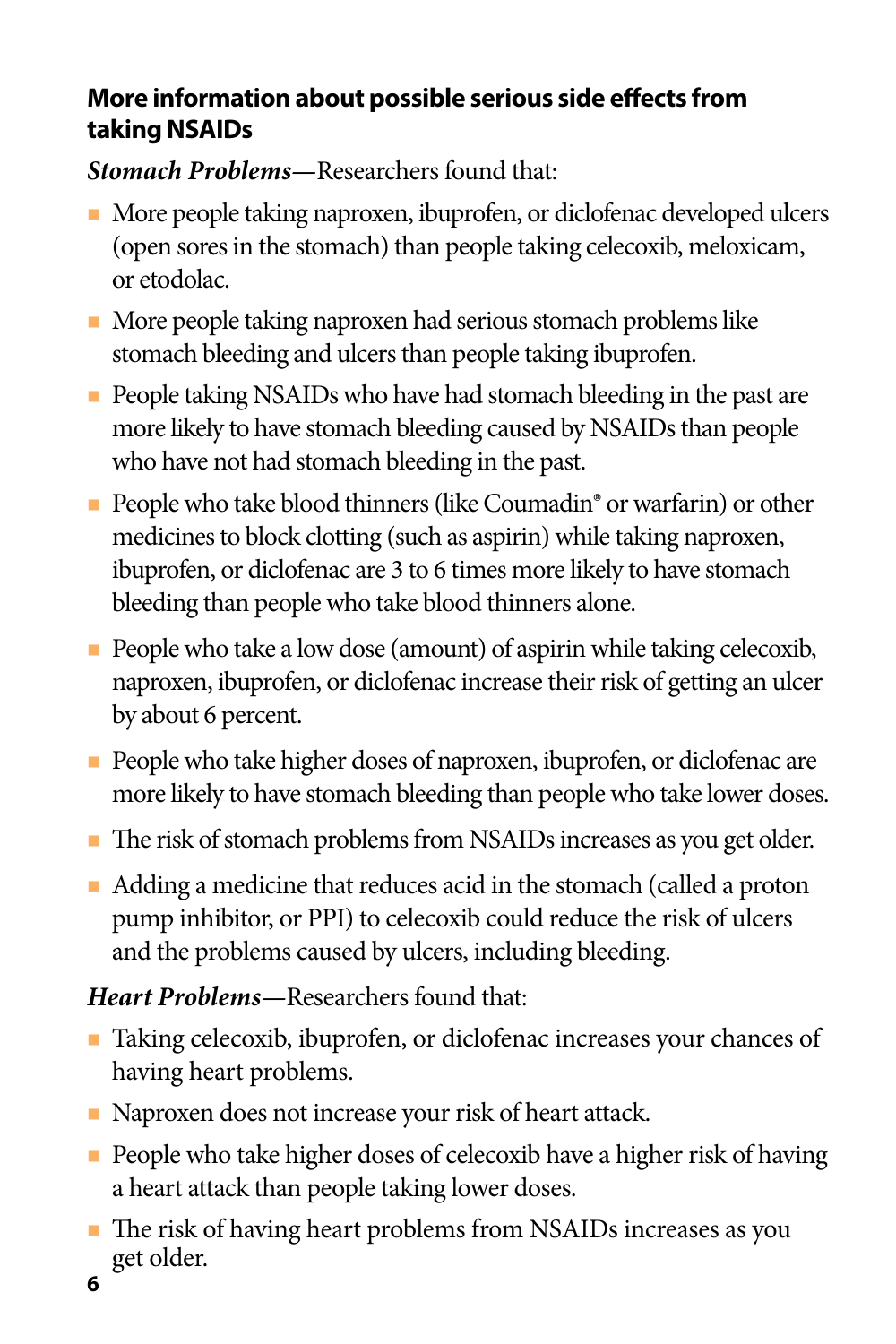All NSAIDs can worsen blood pressure, heart function, and kidney function. However, there are no clear differences between naproxen, ibuprofen, diclofenac, etodolac, meloxicam, or nabumetone in the risk of high blood pressure, heart failure, or poor kidney function.

# Making a Decision

# What should I think about when deciding?

Each pain medicine has a different set of benefits and risks, and each comes with a trade-off. Talk with your doctor to weigh the benefits and risks and to decide which medicine is best for you. You can discuss:

- How much pain and swelling you feel and how often you feel it.
- How well each medicine works to relieve pain and swelling.
- How comfortable you and your doctor are about your risks for serious side effects.
- Your age and other health issues that may affect your choice of pain medicine.
- The convenience and cost of having medicines available by prescription or over the counter.

# **What are the costs of analgesics?**

The cost to you for analgesics depends on:

- $\blacksquare$  The type of health insurance that you have.
- The dose (amount) you need.
- Whether the medicine is available in generic form or is sold without a prescription ("over the counter"). Some NSAIDs are available over the counter, but your insurance may not cover the cost of these medicines if you buy them this way.

The cost of over-the-counter analgesics depends on the pharmacy, the brand, and how much you buy at one time. When you shop around for the best price, you should also consider the quality of the product.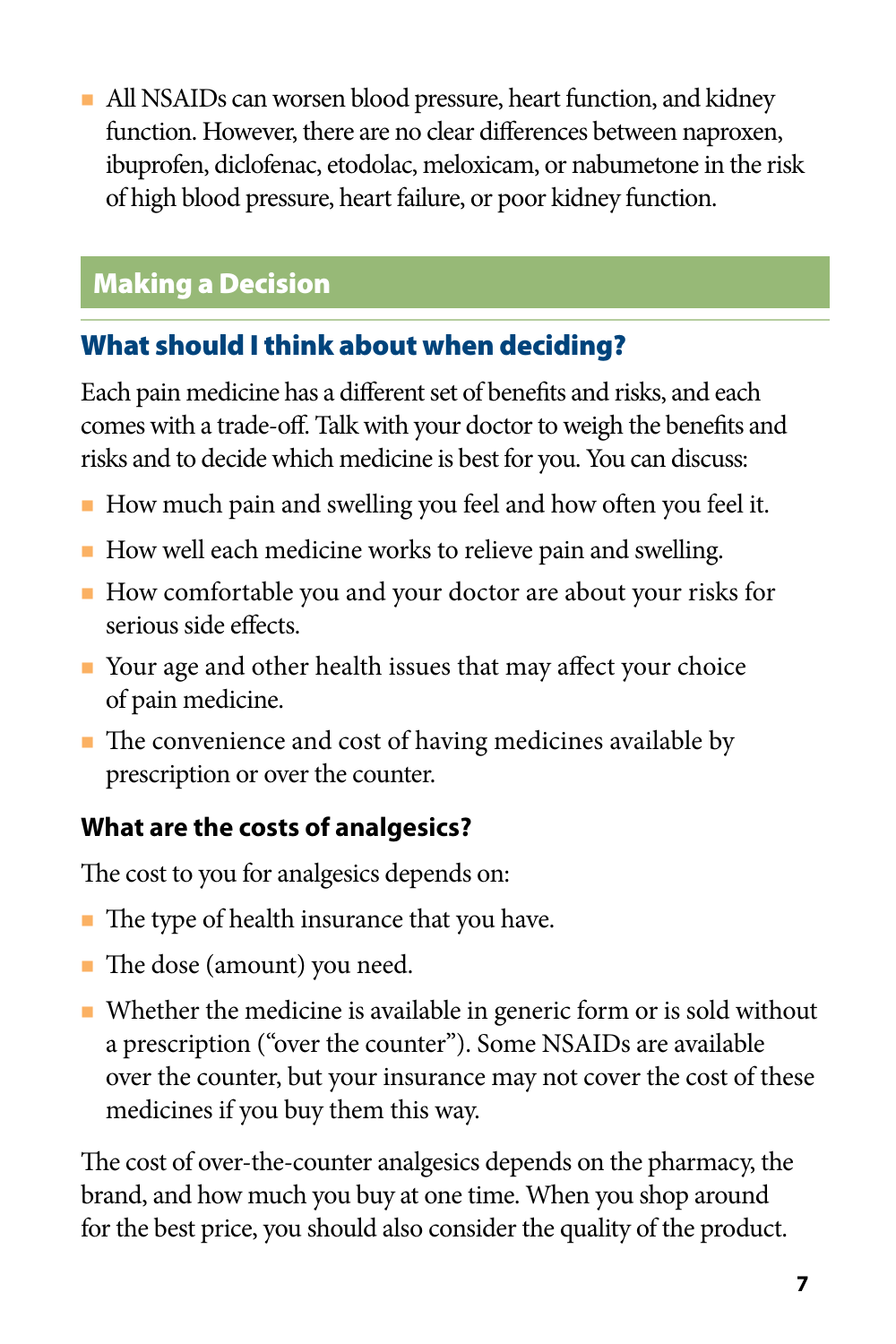| <b>Drug Name</b>  | <b>Dose</b>       | <b>Form</b>   | <b>How Often</b>  | <b>Price per</b><br><b>Month for</b><br>Generic* | <b>Brand</b><br><b>Name</b>                                        | <b>Price per</b><br><b>Month for</b><br><b>Brand Name*</b> |
|-------------------|-------------------|---------------|-------------------|--------------------------------------------------|--------------------------------------------------------------------|------------------------------------------------------------|
| <b>NSAIDs</b>     |                   |               |                   |                                                  |                                                                    |                                                            |
| Celecoxib         | 100 mg            | <b>Tablet</b> | Twice a day       | N/A                                              | <b>Celebrex®</b>                                                   | \$176                                                      |
|                   | 200 mg            | <b>Tablet</b> | Once a day        | N/A                                              |                                                                    | \$145                                                      |
| Ibuprofen         | 400 mg            | <b>Tablet</b> | Three times a day | \$18                                             | Motrin <sup>®</sup> ;<br><b>Advil</b> <sup>®</sup>                 | \$28; \$10                                                 |
|                   |                   |               | Four times a day  | \$25                                             |                                                                    | \$37; \$13                                                 |
|                   |                   | <b>Tablet</b> | Three times a day | \$26                                             |                                                                    | \$36; \$15                                                 |
|                   | 600 mg            |               | Four times a day  | \$35                                             |                                                                    | \$48; \$20                                                 |
|                   |                   | <b>Tablet</b> | Three times a day | \$35                                             |                                                                    | \$51; \$20                                                 |
|                   | 800 mg            |               | Four times a day  | \$46                                             |                                                                    | \$68; \$27                                                 |
| <b>Diclofenac</b> | 50 mg             | <b>Tablet</b> | Twice a day       | \$93                                             | Cambia <sup>®</sup> ;<br>Cataflam <sup>®</sup> ;<br><b>Zipsor®</b> | \$1,547;<br>\$290;<br>\$344                                |
|                   |                   |               | Three times a day | \$140                                            |                                                                    | \$2,320;<br>\$435;<br>\$516                                |
| Naproxen          | 250 mg            | <b>Tablet</b> | Twice a day       | \$47                                             | Aleve <sup>®</sup> ;<br>Naprosyn <sup>®</sup>                      | N/A; \$97                                                  |
|                   | 375 mg            | <b>Tablet</b> | Twice a day       | \$64                                             |                                                                    | N/A; \$124                                                 |
|                   | 500 mg            | <b>Tablet</b> | Twice a day       | \$78                                             |                                                                    | N/A; \$151                                                 |
| <b>Etodolac</b>   | 300 mg            | <b>Tablet</b> | Twice a day       | \$86                                             |                                                                    | \$101                                                      |
|                   | 300 mg            | <b>Tablet</b> | Three times a day | \$128                                            | Lodine <sup>®</sup>                                                | \$152                                                      |
|                   | 400 mg            | <b>Tablet</b> | Twice a day       | \$88                                             |                                                                    | \$107                                                      |
|                   | 500 mg            | <b>Tablet</b> | Twice a day       | \$89                                             |                                                                    | \$108                                                      |
| <b>Meloxicam</b>  | 7.5 <sub>mg</sub> | <b>Tablet</b> | Once a day        | \$95                                             | Mobic®                                                             | \$156                                                      |
|                   | 15 <sub>mg</sub>  | <b>Tablet</b> | Once a day        | \$144                                            |                                                                    | \$239                                                      |
| Nabumetone        | 500 mg            | <b>Tablet</b> | Twice a day       | \$78                                             |                                                                    | \$126                                                      |
|                   | 1,000 mg          | <b>Tablet</b> | Once a day        | \$78                                             |                                                                    | \$126                                                      |
|                   | 1,000 mg          | <b>Tablet</b> | Twice a day       | \$156                                            | <b>Relafen®</b>                                                    | \$252                                                      |
|                   | 2,000 mg          | <b>Tablet</b> | Once a day        | \$156                                            |                                                                    | \$252                                                      |

\* Prices are the average wholesale prices as listed from *RED BOOK Online®*. Generic prices are the middle value in the range of prices listed from different manufacturers. The actual prices of the medicines may be higher or lower than the prices listed here depending on the manufacturer used by your pharmacy.

 $N/A$  = not available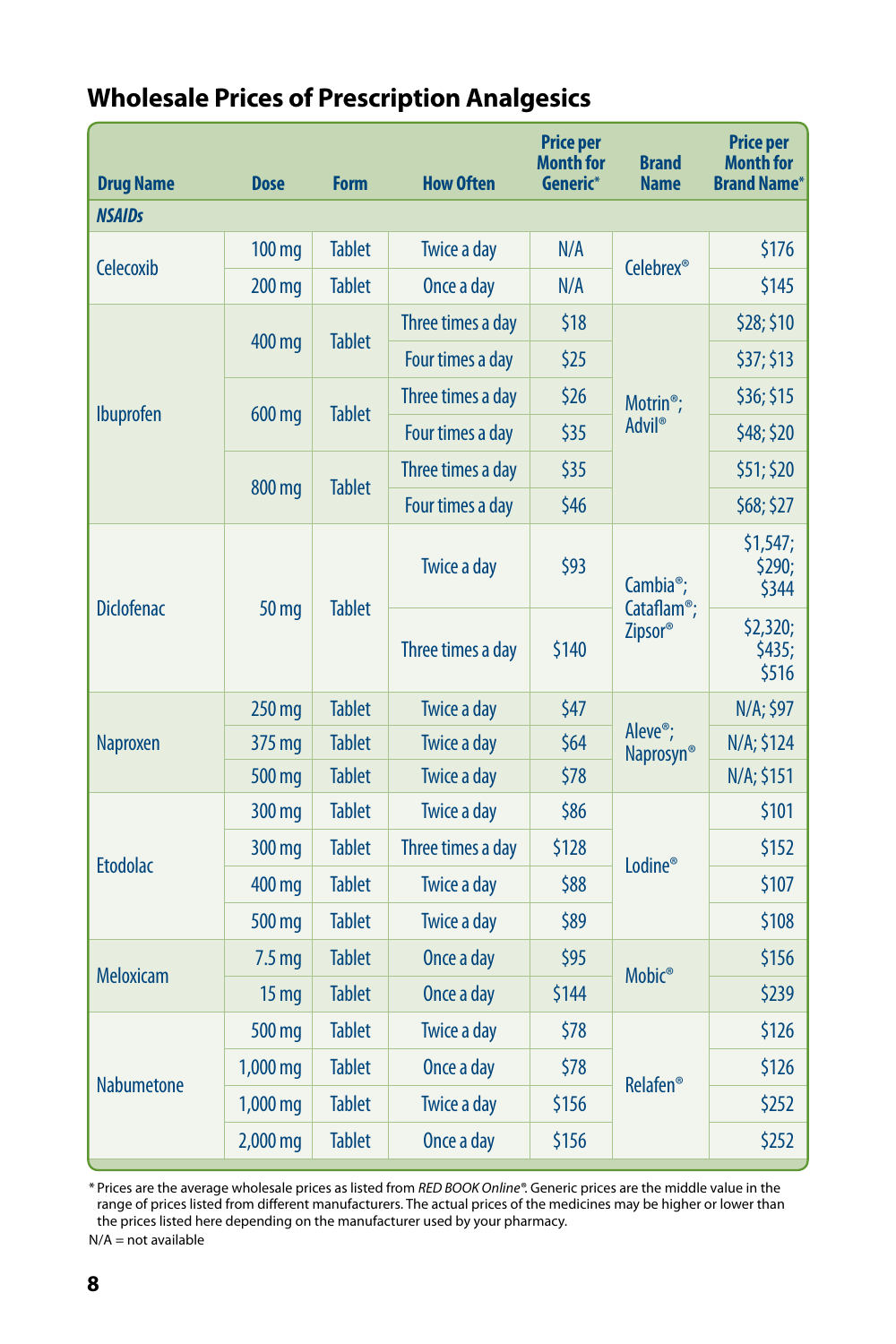#### **Ask your doctor**

- Which analgesic do you think is safest for me but will still help control my pain?
- Am I at risk for stomach or heart problems if I take an NSAID?
- How long will it take for my pain to be under control?
- What side effects should I watch for?
- Could my other health conditions or medicines affect which medicine I take for my osteoarthritis pain?
- What are my other options if these medicines do not help?
- Is there anything else I can do to help manage my osteoarthritis pain?

#### **Other questions for your doctor:**

#### **Write the answers here:**